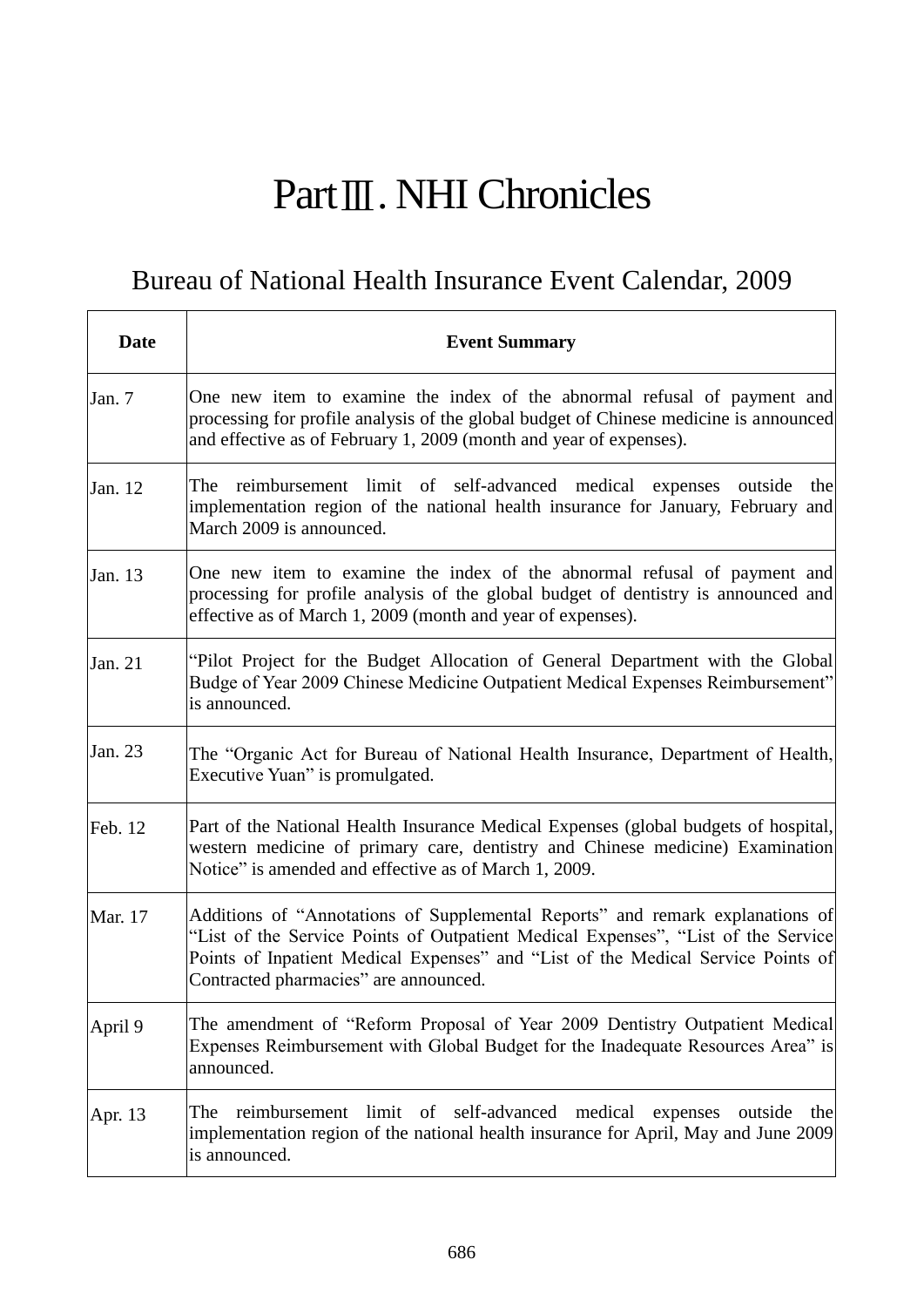| Apr. 29 | Paragraph 5 of "Operation Directions for Issuing the National Health Insurance<br>Certificates" is amended and effective as of May 1, 2009.                                                                                                                                                                                                                                                                                                                                                                                                                                                                                                                                                                                                                                                                                                                         |
|---------|---------------------------------------------------------------------------------------------------------------------------------------------------------------------------------------------------------------------------------------------------------------------------------------------------------------------------------------------------------------------------------------------------------------------------------------------------------------------------------------------------------------------------------------------------------------------------------------------------------------------------------------------------------------------------------------------------------------------------------------------------------------------------------------------------------------------------------------------------------------------|
| Apr. 30 | The amendment of "Reform Proposal for the Reimbursement of National Health<br>Insurance for Diabetes" is announced and effective as of June 1, 2009.                                                                                                                                                                                                                                                                                                                                                                                                                                                                                                                                                                                                                                                                                                                |
| Apr. 30 | The following are announced $\colon$<br>1. Part IX "Diagnosis Relevant Groups of the National Health Insurance" of "National<br>Health Insurance Medical Care Expenses Reimbursement Standards" is newly<br>added. The year of information adopted by relevant parameters of such chapter is<br>subject to general rules of reimbursement. Nevertheless, during the effective period<br>of DRG in 2009, results of calculating the 2008 medical service points are adopted,<br>which will be applicable until the December 2010. This new addition is effective as<br>of September 1, 2009.<br>2. Chapter 2 of Part II Western Medicine, Part III Dentistry and Part V Home Nursing<br>Care and Psychotic Community rehabilitation of "National Health Insurance<br>Medical Care Expenses Reimbursement Standards" are amended and effective as of<br>June 1, 2009. |
| May 11  | This Bureau holds the press conference of "Converge warmth and care with love --<br>New measures of the national health insurance to support disadvantage groups", i.e.<br>announcement of two implementations:"Appropriate part of the increased income<br>derived from the tobacco health and welfare surcharge to subsidize the copayment of<br>the near-poor household" and "Strive for the Public Welfare Lottery repayment of the<br>Ministry of Finance to subsidize those who bear the annual copayment of<br>hospitalization over NT\$30,000 and the outstanding premiums of the disadvantage<br>groups".                                                                                                                                                                                                                                                  |
| May 18  | Part IX "Diagnosis Relevant Groups of the National Health Insurance" of "National<br>Health Insurance Medical Care Expenses Reimbursement Standards" is newly added<br>to amend the application formats of "General Application for the Hospitalization<br>Medical Service Points", "List of the Hospitalization Medical Service Points"<br>and" List of Physician Orders of the Hospitalization Medical Service" effective as of<br>September 2009 (month and year of expenses).                                                                                                                                                                                                                                                                                                                                                                                   |
| Jun. 23 | "Regulations for the Bureau of National Health Insurance to Subsidize the Copayment<br>of Beneficiary by Tobacco Health and Welfare Surcharge" is prescribed and<br>retroactively effective as of June 1, 2009.                                                                                                                                                                                                                                                                                                                                                                                                                                                                                                                                                                                                                                                     |
| Jun. 24 | The amendment of" Media Application Format and Explanations to the General<br>Application for the Outpatient Medical Service Points", "Media Application Format<br>and Explanations to the List of the Outpatient Medical Service Points" and "Media<br>Application Format and Explanations to the List of Physician Orders of the Outpatient<br>Medical Service" are announced and effective as of September 2009 (month and year<br>of expenses).                                                                                                                                                                                                                                                                                                                                                                                                                 |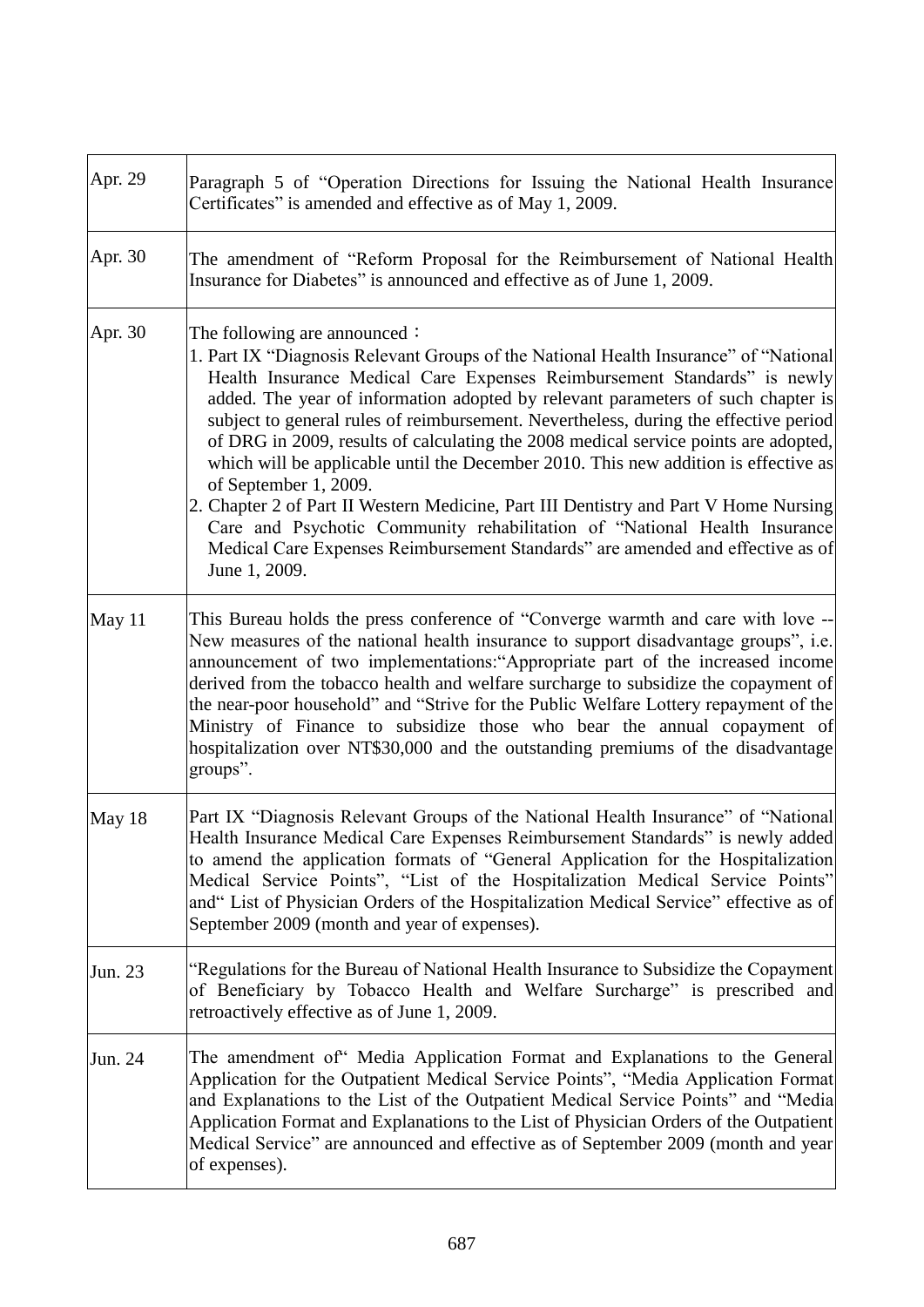| Jul. 9  | "Quality Assurance Proposal for the Global Budget System of the Outpatient Dialysis<br>of the National Health Insurance" is amended, and the satisfaction survey of the<br>outpatient dialysis is conducted once a year since 2009.                                                                                                                                                                                                                                                        |
|---------|--------------------------------------------------------------------------------------------------------------------------------------------------------------------------------------------------------------------------------------------------------------------------------------------------------------------------------------------------------------------------------------------------------------------------------------------------------------------------------------------|
| Jul. 16 | "Guidelines of the 6th Annual Price Adjustment for National Health Insurance<br>Reimbursed Drugs" is announced.                                                                                                                                                                                                                                                                                                                                                                            |
| Jul. 23 | The amendment of "Reform Proposal of Year 2009 Western Medicine of Primary<br>Care of Outpatient Medical Expenses Reimbursement with Global Budget for the<br>Inadequate Resources Area" is announced.                                                                                                                                                                                                                                                                                     |
| Jul. 23 | The amendment of "Proposal for Year 2009 Enhancement of the Health Insurance<br>Medical Services for the Remote Areas" is announced.                                                                                                                                                                                                                                                                                                                                                       |
| Jul. 24 | The amendment of the pilot project for "Respirator-Dependent Patients of the<br>National Health Insurance with Integrated Care by Prospective Payment System" is<br>announced and effective as of January 2010 (month and year of expenses).                                                                                                                                                                                                                                               |
| Aug. 18 | The amendment of "Notice of the National Health Insurance Medical Operation for<br>the Morakot Victims" is announced, which requires those who receive treatment in<br>non-affected areas to fill in the referral sheet.                                                                                                                                                                                                                                                                   |
| Aug. 20 | To ease the burden of Morakot victims for the premium of the national health<br>insurance, some adjustments are made in favor of the people, the press release of "All<br>insured and his/her dependants who received the government's financial aids for<br>death, missing, severe injury or re-location allowances due to the Typhoon Morakot<br>disaster are qualified for the exemption from premium contribution for five months<br>(August to December 2009)" is issued accordingly. |
| Aug. 21 | "Assistance Proposal for the Outstanding National Health Insurance Premiums of<br>Morakot Victims" is announced.                                                                                                                                                                                                                                                                                                                                                                           |
| Aug. 24 | The amendment of "Guidelines of the 6th Annual Price Adjustment for National<br>Health Insurance Reimbursed Drugs" is announced. The new reimbursement price of<br>the national health insurance will be effective as of October 1, 2009.                                                                                                                                                                                                                                                  |
| Aug. 26 | The original effective date of "Diagnosis Relevant Groups of the National Health<br>Insurance" is postponed from September 1, 2009 to January 1, 2010. Moreover,<br>Points 7 and 8 of Chapter 1 General Provisions of Reimbursement of Tw-DRGs, Part<br>IX "Diagnosis Relevant Groups of the National Health Insurance" of "National<br>Health Insurance Medical Care Expenses Reimbursement Standards" are amended<br>and effective as of January 1, 2010.                                |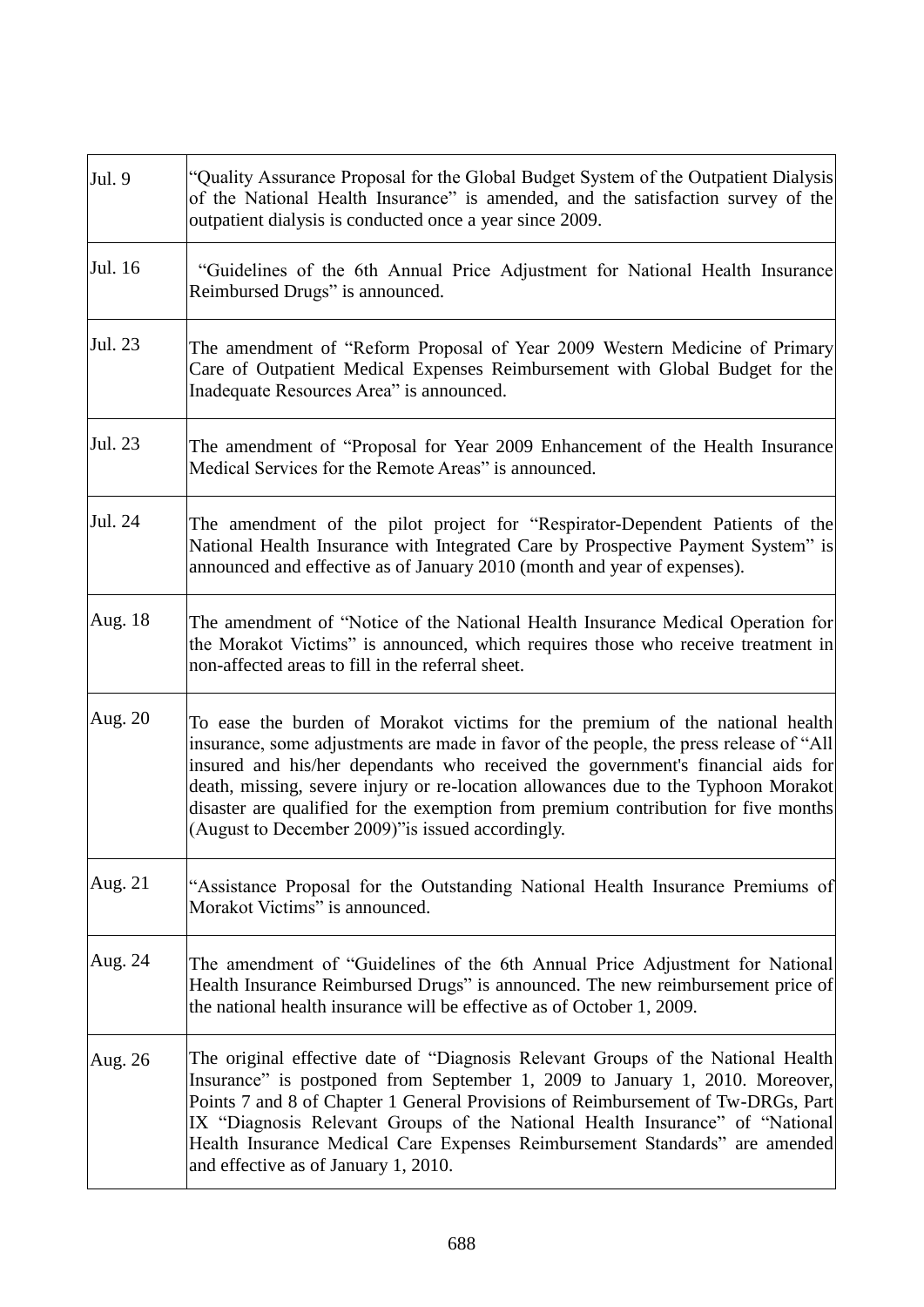| Aug. 28   | The amendment of Notice of the National Health Insurance Medical Operation for<br>the Morakot Victims" is announced.                                                                                                                                                                                                                                                                                                                                                                                                                                                                                                                                                                                                                                                                                                                                                                                                             |
|-----------|----------------------------------------------------------------------------------------------------------------------------------------------------------------------------------------------------------------------------------------------------------------------------------------------------------------------------------------------------------------------------------------------------------------------------------------------------------------------------------------------------------------------------------------------------------------------------------------------------------------------------------------------------------------------------------------------------------------------------------------------------------------------------------------------------------------------------------------------------------------------------------------------------------------------------------|
| Sep. $10$ | Dr. Shou-Hsia Cheng, former deputy minister of the Department of Health, succeeds<br>to president of this Bureau effective as of September 10, 2009.                                                                                                                                                                                                                                                                                                                                                                                                                                                                                                                                                                                                                                                                                                                                                                             |
| Sep. 11   | The following are announced pursuant to Subparagraphs 1, 3 and 5, Paragraph 2,<br>Article 70-1 of the Enforcement Rules of the National Health Insurance Act and<br>effective as of October 1, 2009:<br>1. If the insured are qualified as the insured under the public official insurance or the<br>servicemen insurance, their insured payroll-related amounts are calculated as the<br>insured's total amount of compensation (salary) multiplied by 93.52%.<br>2. The average premium of Categories 4 and 5 of the insured is NT\$1,376.<br>3. As for persons in charge of a business who hire fewer than five insured,<br>independently practicing professionals and specialized technicians, or the insured in<br>Category 1 who are self-employed business owners, their insured payroll-related<br>amounts shall be no less than NT\$34,800 or the highest insured payroll-related<br>amount applied to their employees. |
| Sep. 17   | "Proposal for Year 2009 NHI Dentistry Outpatient Global Budget Points in Excess of<br>the Medical Utilization Target Value of certain Standard Regions and Reserve<br>Mechanism"(including the calculation examples) and the amendment proposal<br>of" Regulations for the Establishment of the Reimbursement Committee of the<br>Bureau of the National Health Insurance for the Global Budget of Dentistry" is<br>announced.                                                                                                                                                                                                                                                                                                                                                                                                                                                                                                   |
| Sep. 23   | Attached Tables 7.9.1 and 7.9.2 Demand Table of Medical Items, Chapter 9, Part VII<br>Case Payment of "National Health Insurance Medical Care Expenses Reimbursement<br>Standards" is amended and retroactively effective as of September 1, 2009.                                                                                                                                                                                                                                                                                                                                                                                                                                                                                                                                                                                                                                                                               |
| Sep. 24   | "Construction of the Integrated Care Mode and the Gradual Integration Plan of<br>Medical System" is announced and effective as of December 1, 2009.                                                                                                                                                                                                                                                                                                                                                                                                                                                                                                                                                                                                                                                                                                                                                                              |
| Oct. 1    | The new drug price will be effective as of October 1, 2009. The number of items of<br>adjusted drugs amounts to circa 7,600.                                                                                                                                                                                                                                                                                                                                                                                                                                                                                                                                                                                                                                                                                                                                                                                                     |
| Oct. 1    | In response to the medical demand of the Morakot victims, "Regulation for Premium<br>Subsidy and Medical Assistance of the National Health Insurance for the Morakot<br>Victims" and "Notice of the National Health Insurance Medical Operation for the<br>Morakot Victims" are announced.                                                                                                                                                                                                                                                                                                                                                                                                                                                                                                                                                                                                                                       |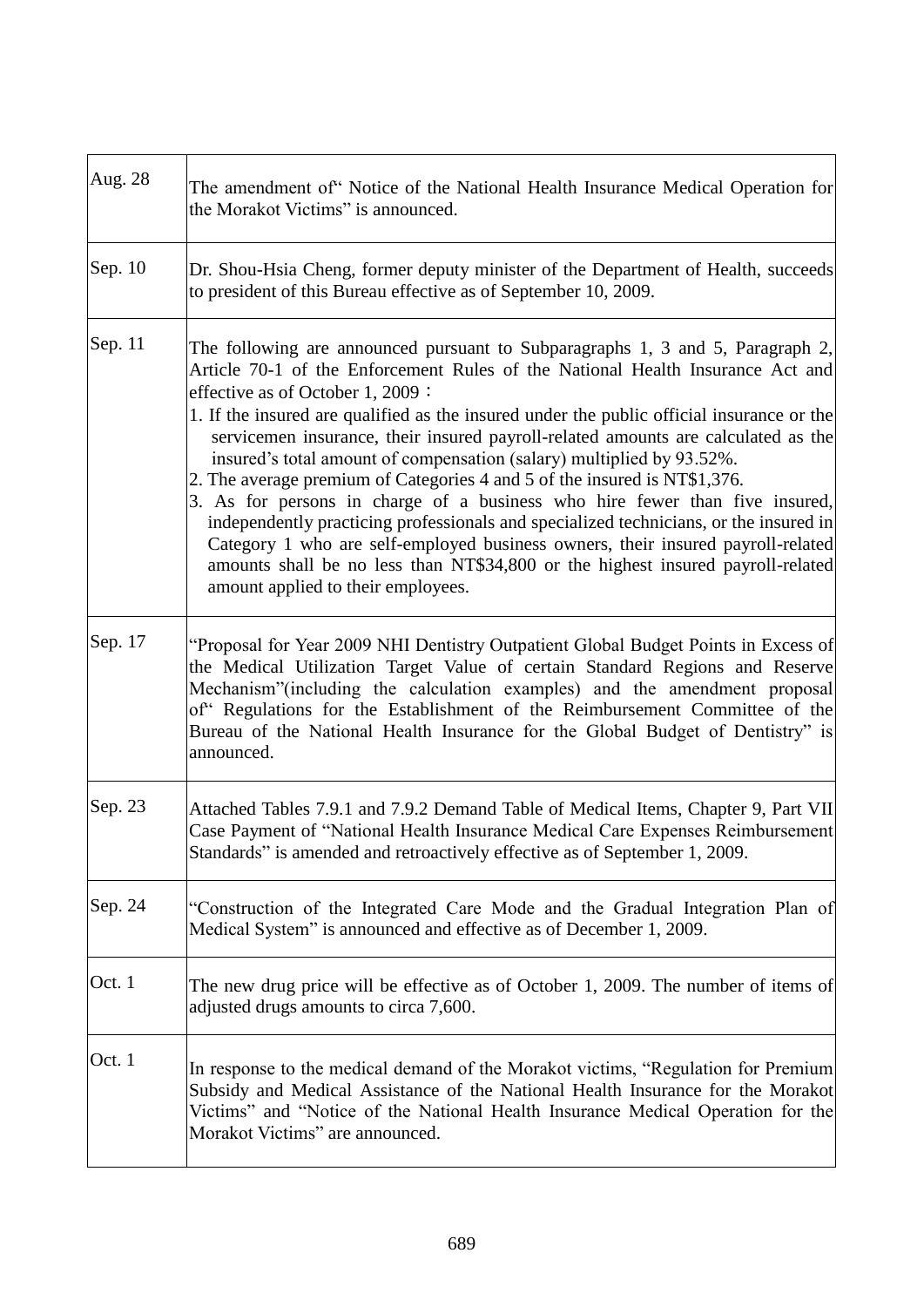| Oct. 13        | Section 6 General Provisions of Dispensing and Section 8 Hospice Inpatient                                                                                                                                                                                                                                                                                                                                                                                                                                                                                                                                                                                                                                      |
|----------------|-----------------------------------------------------------------------------------------------------------------------------------------------------------------------------------------------------------------------------------------------------------------------------------------------------------------------------------------------------------------------------------------------------------------------------------------------------------------------------------------------------------------------------------------------------------------------------------------------------------------------------------------------------------------------------------------------------------------|
|                | Treatment Item, Chapter 1 Basic Treatment, Part II Western Medicine, and Chapter 1<br>General Rules of Home Nursing Care of Part V, of "National Health Insurance<br>Medical Care Expenses Reimbursement Standards" are amended. Except that Section<br>8 Hospice Inpatient Treatment Item, Chapter 1 Basic Treatment, Part II Western<br>Medicine, is retroactively effective as of September 1, 2009, the remainder will be<br>effective as of November 1, 2009.                                                                                                                                                                                                                                              |
| Oct. 13        | "Proposal for Promoting Inpatient Nursing Care Quality" is announced, as well as the<br>applicable subjects, who are at the home nursing care stage within the reimbursement<br>range, of reimbursement standards of the pilot project for "Respirator-Dependent<br>Patients of the National Health Insurance with Integrated Care by Prospective<br>Payment System" and the limitation of the physician qualification of "Pilot Project of<br>the Enhancement Therapy for Chronic Hepatitis Types B and C "are amended. Except<br>that "Proposal for Promoting Inpatient Nursing Care Quality" is retroactively<br>effective as of January 1, 2009, the remainder will be effective as of November 1,<br>2009. |
| Oct. 19        | Items of "Information Disclosure of the Care Quality Negotiation for Global Budget"<br>have been discussed by the reimbursement committees of all departments under<br>global budget for the second time. Twelve index items are newly added in 2009, the<br>index explanation and statistics information of which have been completed and<br>available to be checked by the public on the internet.                                                                                                                                                                                                                                                                                                            |
| Nov. 5         | The amendment of the pilot project for "Respirator-Dependent Patients of the<br>National Health Insurance with Integrated Care by Prospective Payment System" is<br>announced and effective as of January 2009 (month and year of expenses).                                                                                                                                                                                                                                                                                                                                                                                                                                                                    |
| Nov. 10        | The "Organic Act for Bureau of National Health Insurance, Department of Health,<br>Executive Yuan" is announced and effective as of January 1, 2010.                                                                                                                                                                                                                                                                                                                                                                                                                                                                                                                                                            |
| <b>Nov. 12</b> | "Operation Directions for Issuing the National Health Insurance Certificates" is<br>partially amended and effective as of January 1, 2010.                                                                                                                                                                                                                                                                                                                                                                                                                                                                                                                                                                      |
| Nov. 16        | The title of "Regulations for the Bureau of National Health Insurance to Assist<br>Agencies to Subsidize the Beneficiary for Copayment" is modified as "Regulations"<br>for the Bureau of National Health Insurance, Department of Health, Executive Yuan,<br>to Assist Agencies to Subsidize the Beneficiary for Copayment". Moreover, Points 1<br>and 6 of such Regulation are amended and effective as of January 1, 2010.                                                                                                                                                                                                                                                                                   |
| Nov. 16        | From August 18 to 21, 2009, the subjects of survey were people above the age of 20<br>in Taiwan. The results of the "Survey of the National Health Insurance" indicated that<br>82.9% remained positive toward the National Health Insurance.                                                                                                                                                                                                                                                                                                                                                                                                                                                                   |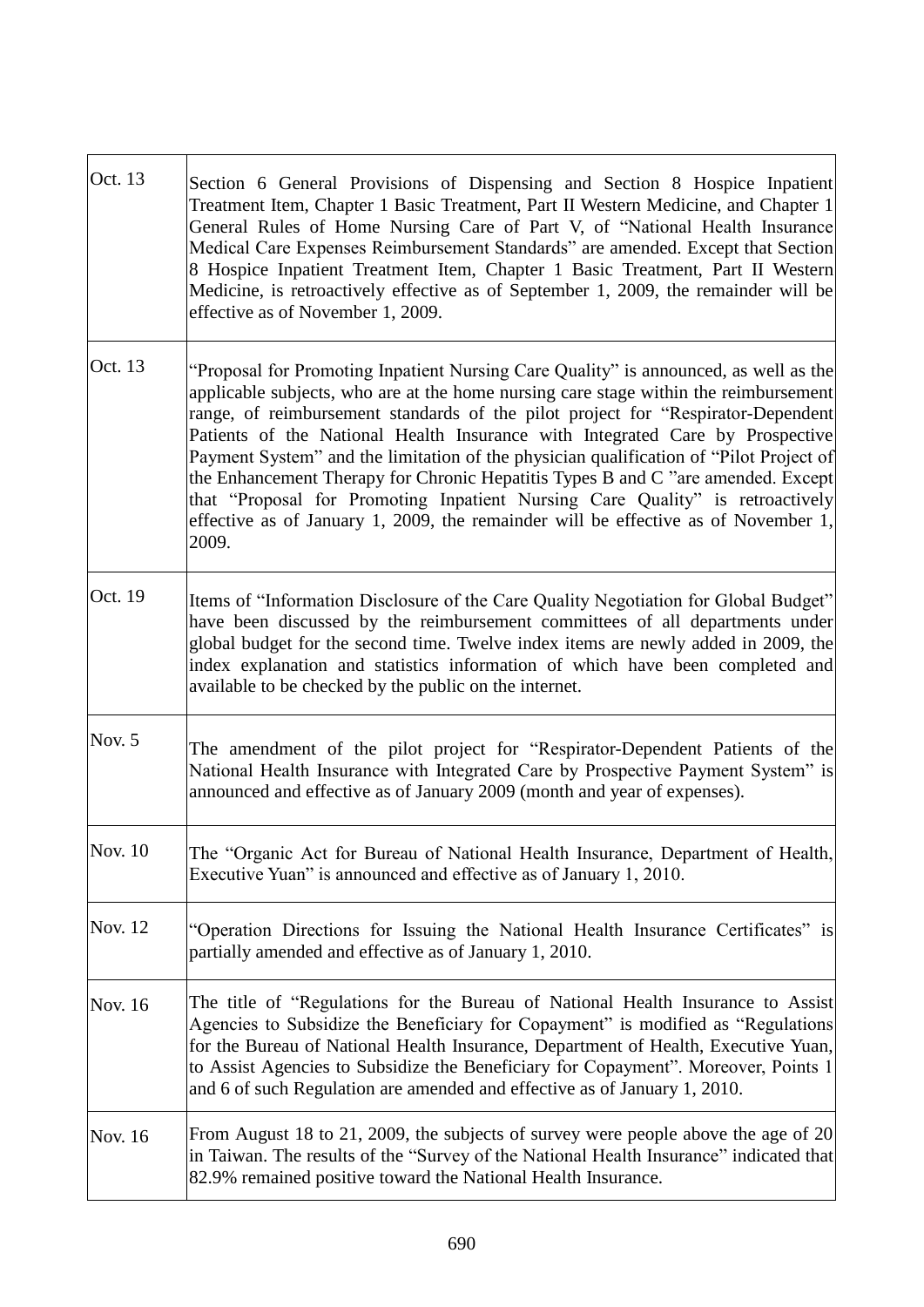| <b>Nov. 20</b> | "Departmental Regulations for Bureau of National Health Insurance, Department of<br>Health, Executive Yuan" and "Organization Chart for Bureau of National Health<br>Insurance, Department of Health, Executive Yuan" are promulgated.                                                                                                                                                                                                                                                                                                                                                                                                                                                                                                                                                                                                                                                                                                                                                                                                                                                                                                                                      |
|----------------|-----------------------------------------------------------------------------------------------------------------------------------------------------------------------------------------------------------------------------------------------------------------------------------------------------------------------------------------------------------------------------------------------------------------------------------------------------------------------------------------------------------------------------------------------------------------------------------------------------------------------------------------------------------------------------------------------------------------------------------------------------------------------------------------------------------------------------------------------------------------------------------------------------------------------------------------------------------------------------------------------------------------------------------------------------------------------------------------------------------------------------------------------------------------------------|
| Nov. 30        | Amendments on Articles 8 and 9 of "Regulations for Installment Payment of NHI<br>Insurance Premium and Overdue Fine" are announced.                                                                                                                                                                                                                                                                                                                                                                                                                                                                                                                                                                                                                                                                                                                                                                                                                                                                                                                                                                                                                                         |
| Dec. 3         | In line with the organizational change of this Bureau, amendments of all pilot projects<br>(including the medical reimbursement improvement proposal) are announced and<br>effective as of January 1, 2010.                                                                                                                                                                                                                                                                                                                                                                                                                                                                                                                                                                                                                                                                                                                                                                                                                                                                                                                                                                 |
| Dec. 17        | "Regulations for the Beneficiary to Apply for the Subsidy from Tobacco Health and<br>Welfare Surcharge for the Copayment" is announced with immediate effect.                                                                                                                                                                                                                                                                                                                                                                                                                                                                                                                                                                                                                                                                                                                                                                                                                                                                                                                                                                                                               |
| Dec. 17        | Chapters 1 and 2 of Part II Western Medicine, Part IV Chinese Medicine and Part IX<br>Diagnosis Relevant Groups of the National Health Insurance of "National Health<br>Insurance Medical Care Expenses Reimbursement Standards" are amended and<br>effective as of January 1, 2010.                                                                                                                                                                                                                                                                                                                                                                                                                                                                                                                                                                                                                                                                                                                                                                                                                                                                                        |
| Dec. 17        | "Reform Proposal for the Medical Reimbursement of Schizophrenia," Chinese<br>Medicine Outpatient Care Project for the Sequelae of Cerebrovascular Disease"are<br>announced, as well as "Paramedic Pilot Project of Chinese Medicine for Inpatients of<br>Western Medicine with Cerebrovascular Disease and Tumor after Surgery,<br>Chemotherapy and Radiation Therapy,""Care Pilot Project of Chinese Medicine<br>High-Quality Outpatient for Children with Cerebral Palsy", "Care Pilot Project of<br>Chinese Medicine High-Quality Outpatient for Children with Asthma Remission",<br>"Pilot Project for Perinatal Reimbursement System Per Person of the National Health<br>Insurance", "Pilot Project for Year 2010 NHI Dentistry Outpatient Medical Expenses<br>Reimbursement with Global Budge pertaining to the Medical Services of Special<br>Service Items" and "Proposal for Promoting Inpatient Nursing Care Quality" are<br>amended. Except that "Pilot Project for Perinatal Reimbursement System Per Person<br>of the National Health Insurance" is retroactively effective as of December 1, 2009,<br>the remainder will be effective as of January 1, 2010. |
| Dec. 21        | The pilot project for "Behavior Program of the High User of Outpatient Services -<br>Medical Home Nursing Care" is announced.                                                                                                                                                                                                                                                                                                                                                                                                                                                                                                                                                                                                                                                                                                                                                                                                                                                                                                                                                                                                                                               |
| Dec. 21        | "The Integrated Care Project of the National Health Insurance Family Physicians" is<br>amended.                                                                                                                                                                                                                                                                                                                                                                                                                                                                                                                                                                                                                                                                                                                                                                                                                                                                                                                                                                                                                                                                             |
| Dec. 23        | "Implementation Proposal for the Quality Assurance Reserve of Year 2010 Chinese<br>Medicine Outpatient with Global Budget" is announced.                                                                                                                                                                                                                                                                                                                                                                                                                                                                                                                                                                                                                                                                                                                                                                                                                                                                                                                                                                                                                                    |
| Dec. 23        | "Pilot Project for the Budget Allocation of General Department with Global Budge of<br>Year 2010 Chinese Medicine Outpatient" is announced.                                                                                                                                                                                                                                                                                                                                                                                                                                                                                                                                                                                                                                                                                                                                                                                                                                                                                                                                                                                                                                 |